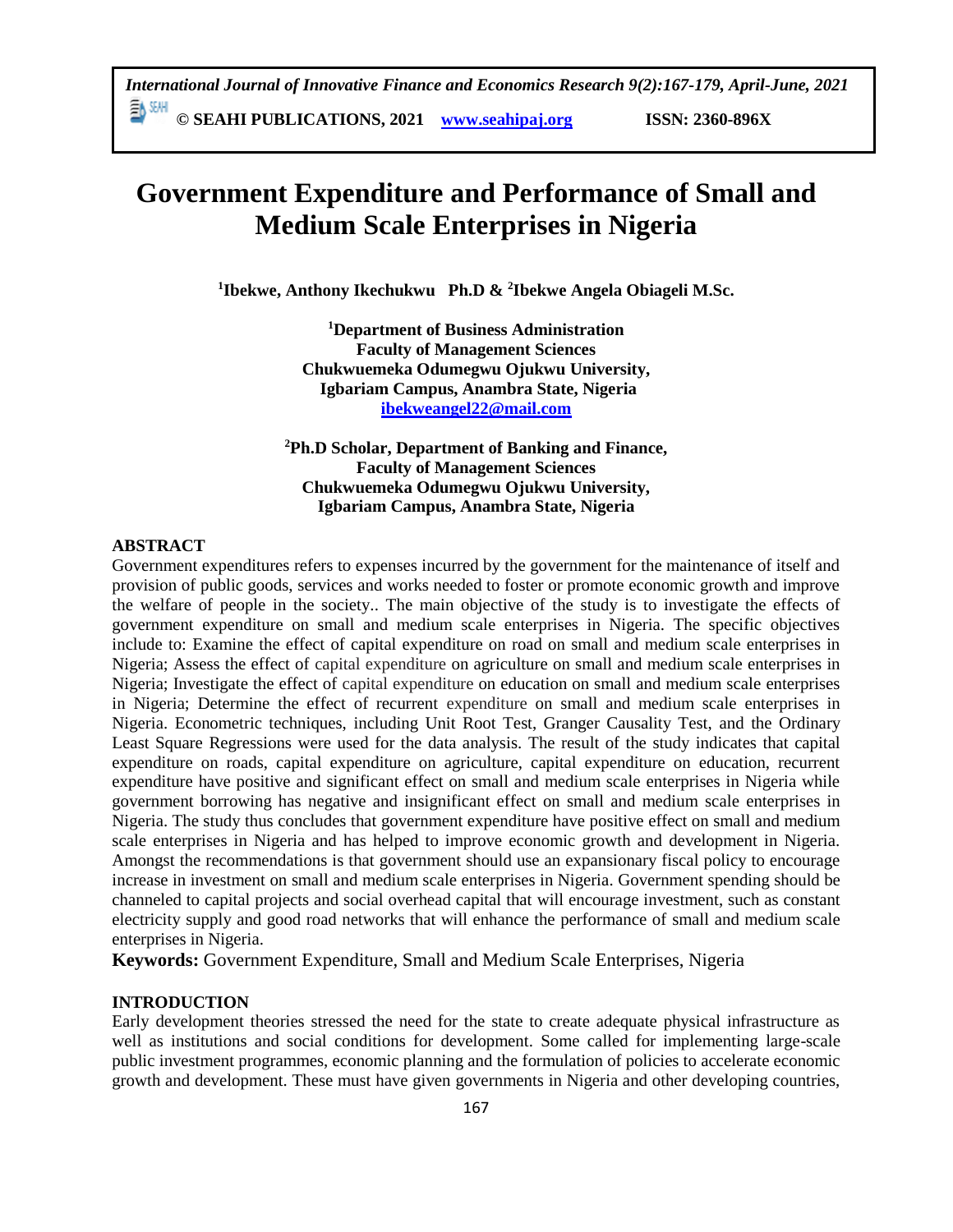where market failures and other socially unwarranted vices are rife, the impetus to exercise greater controls and discretion over their economies. They do this through periodic planning for the allocation of resources and productive spending in critical areas of need. (Joseph, M-epbari, Nwikiabeh & Nordum, 2019)

Thus, public spending has become an important factor for self – sustaining productivity improvements and long-term growth. For instance, government expenditure can contribute to agricultural growth and the latter can indirectly, through creating rural non – farm jobs and increased wages, generate economic growth. That way public expenditure policy has become critical, and equally so, the sectoral distribution of these expenditures (Friday, Fiddles, Udeme & Ayodele 2016).

Economic growth is fundamental although not a sufficient condition for sustainable development. Economic growth and development is mainly enhanced by the expansion of infrastructural facilities, the improvement of education and health service, the encouragement of foreign local investments, low cost housing, environmental restoration, and the strengthening of the agricultural sector.

Dealing with these issues will result in a great amount of money spending by the government and certainly lead to increased public expenditure. Public expenditure is the most powerful economic agent in all modern societie (Balam,. & Tonye, 2021).

The size and structure of government expenditure will determine the pattern and form of growth in output of the economy. The structure of Nigerian government expenditure can be broadly categorized into capital and recurrent expenditure.

Recurrent expenditure is referred to as government expenses on administration such as wages, salaries, interest on loans maintenance. Whereas expenses on capital project like roads, airports, education, telecommunication and electricity generation etc., are referred to as capital expenditures.

Government expenditure in Nigeria can also be categorized into exhaustive expenditure and transfer expenditure. Exhaustive expenditure is incurred when government actually consumes and makes purchases of factor inputs while transfer expenditure does not involve purchases of factor inputs by the government.

One of the main purposes of government spending is to provide infrastructural facilities and the provision and maintenance of these facilities require a substantial amount of spending. Expenditure on infrastructural investment and productive activities (in state owned enterprises) ought to contribute positively to growth, whereas government consumption spending is anticipated to be growth retarding).

While numerous studies have been conducted, no consistent evidence exists for a significance relationship between public spending and standards of living, in a positive or a negative direction. Results and evidence differ by countries; analytically, what is at stake here is how a government should allocate public spending across various sectors of an economy in order to maximize prospects of achieving its growth and development objectives. Given the lack of consensus among researchers concerning the effects of public expenditure on standards of living, a preponderance of cross-country studies and a relatively insignificant number of country-specific studies in this direction, our paper represents an attempt to re-examine the issues in the light of the Nigerian experience. Specifically, it is concerned with determining the relative contributions of government capital expenditures on agriculture, education, health and infrastructures to standards of living which is a subset of economic development in Nigeria. The importance of disaggregating government expenditure for proper appreciation of the role of the state in the Nigerian economy is being underscored in this study (Alabi, David & Aderinto 2019).

#### **Review of Related Literature Government Expenditures**

Government expenditures refers to expenses incurred by the government for the maintenance of itself and provision of public goods, services and works needed to foster or promote economic growth and improve the welfare of people in the society. Government (public) expenditures are generally categorized into expenditures on administration, defense, internal securities, health, education, foreign affairs and have both capital and recurrent components.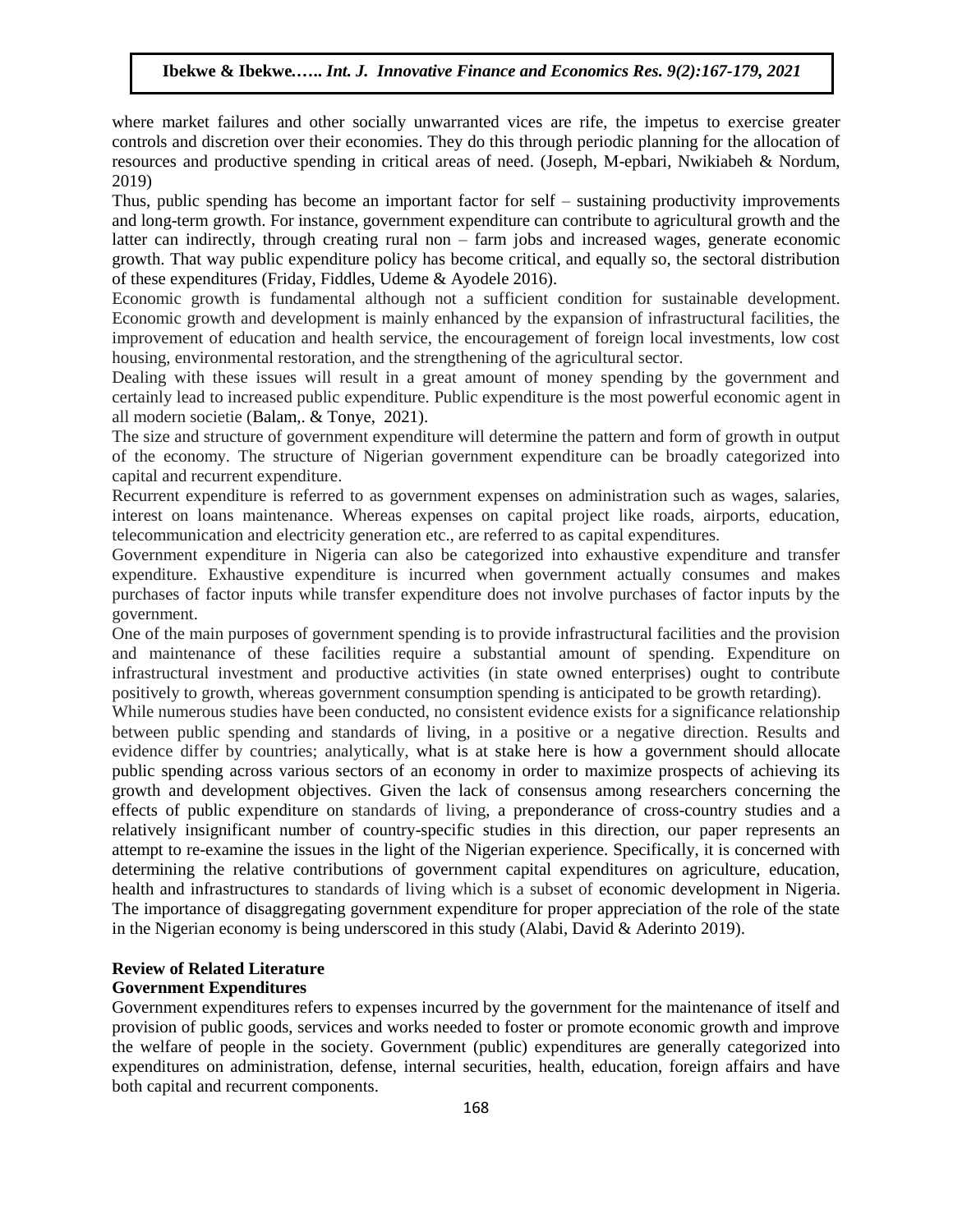Capital expenditure refers to the amount spent in the acquisition of fixed (productive) assets (whose useful life extends beyond the accounting or fiscal year), as well as expenditure incurred in the upgrade/improvement of existing fixed assets such as lands, building, roads, machines and equipment, etc., including intangible assets.

Capital expenditure is usually seen as expenditure creating future benefits, as there could be some lags between when it is incurred and when it takes effect on the economy. Recurrent expenditure on the other hand refers to expenditure on purchase of goods and services, wages and salaries, operations as well as current grants and subsidies (usually classified as transfer payments). Recurrent expenditure, excluding transfer payments, is also referred to as government final consumption expenditure. The annual budget spells out the direction of the expected expenditure, as it contains details of the proposed expenditure for each year, though the actual expenditures may differ from the budget figures due, for example, to extrabudgetary expenditures or allocations during the course of the fiscal year. Government expenditure is a major component of national income as seen in the expenditure approach to measuring national income:  $(Y = C+I+G + (X - M))$ . This implies that government expenditure is one of the key determinants of standards of living

However, it could act as a two-edged sword: It could significantly boost aggregate output, especially in developing countries where there are massive market failures and poverty traps, and it could also have adverse consequences such as unintended inflation and boom-bust cycles (Wang & Wen, 2013).

#### **Capital Expenditure on Roads**

Capital expenditure on roads refers to the amount spent in the construction of roads whose useful life extends beyond the accounting or fiscal year, as well as expenditure incurred in the upgrading and improvement of existing roads

Capital expenditure on road is usually seen as expenditure creating future benefits, as there could be some lags between when it is incurred and when it takes effect on the economy.

Capital expenditure on roads is one of the key determinants of the size of the economy and of economic growth. However, it could act as a two-edged sword: It could significantly boost aggregate output, especially in developing countries where there are massive market failures and poverty traps, and it could also have adverse consequences such as unintended inflation and boom-bust cycles (Wang and Wen, 2013). The effectiveness of capital expenditure on roads in expanding the economy and fostering rapid standard of living depends on whether it is productive or unproductive. All things being equal, productive capital expenditure on roads would have positive effect on the economy, while unproductive expenditure would have the reverse effect

#### **Capital Expenditure on Agriculture**

The study of economic history provides us with ample evidence that capital expenditure on Agriculture is a fundamental pre-condition for sustainable standard of living in Nigeria. Agriculture involves the cultivation of land, raising and rearing of animals for the purpose of production of food for man, feed for animals and raw materials for industries. It involves cropping, livestock, and forestry, fishing, processing and marketing of these agricultural products. Essentially it is composed of crop production, livestock, forestry and fishing

Government expenditures on agriculture refers to the expenses incurred by the government for the provision and maintenance of modern agricultural facilities needed to promote economic development and improve the standard of living in the society (Frank, 2015)

The agricultural sector has the potential to be the industrial and economic springboard from which a country's development can take off. Nigeria, which spans an area of 924,000 km2, is bordered by the Gulf of Guinea, Cameroon, Benin, Niger, and Chad. The topography ranges from mangrove swampland along the coast to tropical rain forest and savannah to the north (NPC, 2004).

#### **Capital Expenditure on Education**

The importance of education is reminiscent in its role as a means of understanding, controlling, altering and redesigning of human environment (CBN, 2000). Education also improves health, productivity and access to paid employment (Anyanwu et al., 1999). Education has a link with sustainable standard of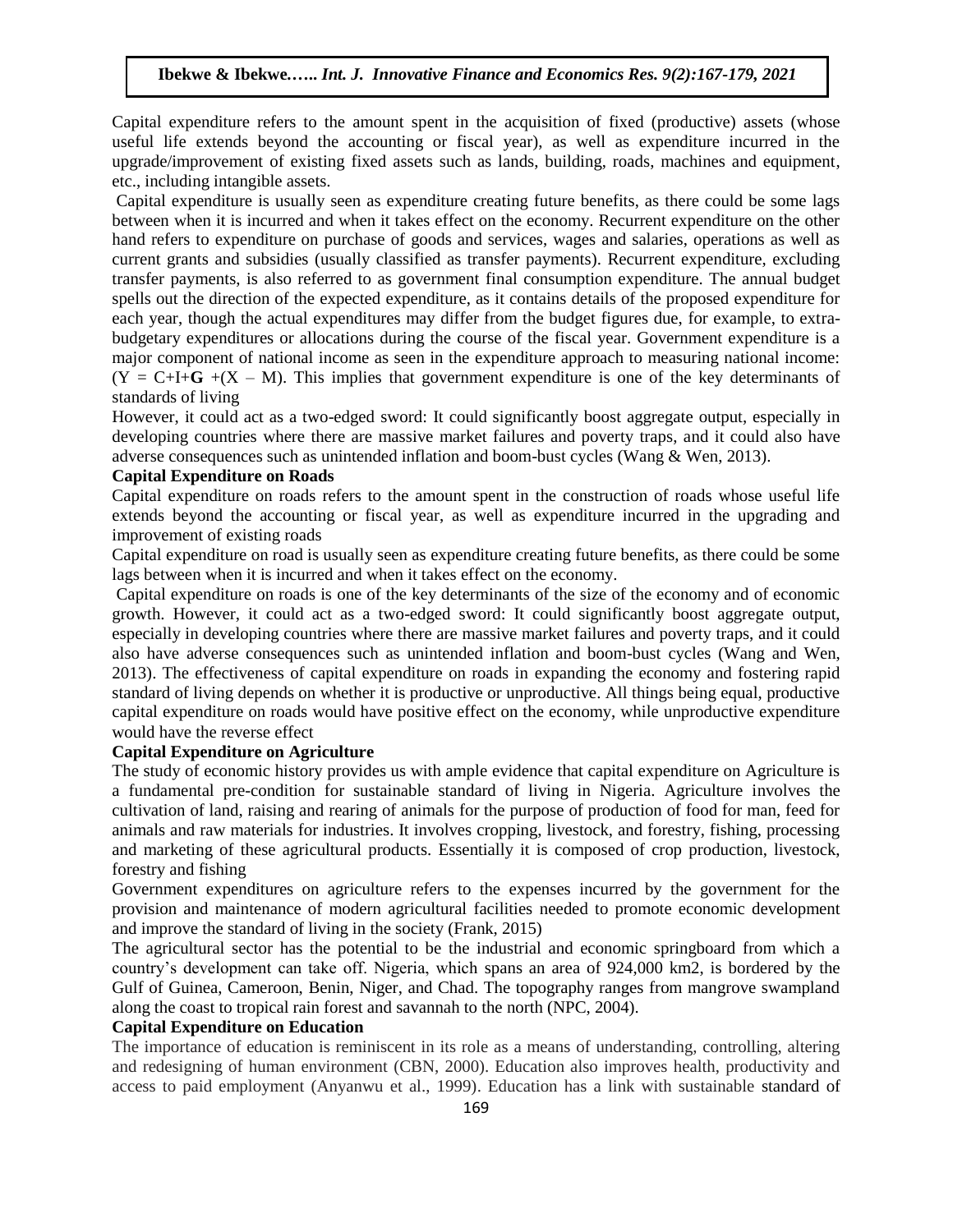living**.** In explaining some significant roles of education in nation building, Enueme (1999) opined that formal education position farmers in developing countries to appreciate and accept boosters of agricultural production through mechanized farming use of fertilizers, crop rotation etc rather than belief in the gods of harvest. According to her, education also attracts direct financial returns in form of earning differentials among graduates relatively to others with lesser educational qualifications. This is mostly found in the organized private and public institutions.

Education also contributes immensely to technological development both in terms of acquisition, adaptation, and capital widening and deepening. An educated man is more efficient with a high degree of productive capacity and minimal waste (Kanayo & Terfa, 2012).

#### **Recurrent Expenditure**

Recurrent expenditure on the other hand refers to expenditure on purchase of goods and services, wages and salaries, operations as well as current grants and subsidies (usually classified as transfer payments). Recurrent expenditure, excluding transfer payments, is also referred to as government final consumption expenditure. Recurrent expenditures are those incurred on either day to day basis, or weekly, monthly, or even yearly basis and they include administration, internal security expenses, wages and salaries of public workers.

Recurrent expenditures associated with a public investment project are those operations and maintenance expenditures needed to run the project at a level consistent with its expected use, and to maintain the capacity of the investment during its expected lifetime. For example recurrent expenditures in the case of a new school serving an expanded student population would include the teachers' salaries and additional textbooks and teaching materials required to operate the new facility. They would also include electricity, heating and other costs needed to operate the facility, and the regular and periodic maintenance needed to maintain the facility. Importantly, recurrent expenditures should reflect full capacity utilization of the facility that is, the recurrent expenditures expected when the investment is being used as designed.

Recurrent expenditures will be both direct and indirect. Clearly, increasing the number of teachers to staff additional classrooms is a direct cost of investment in improved access to education. Teacher training to supply the necessary teachers may be an indirect cost – unless explicitly provided for as part of the investment project. If possible, indirect recurrent expenditures should be referenced in public investment proposals.

#### **Small and Medium Scale Enterprise**

Small medium businesses have provided the mechanism for stimulating national development increased employment opportunities likewise aiding development of local technology (Stella Mbah 2011). Small and medium scale enterprises form the bulk of business in Nigeria. Small and medium business follow a common pattern, it is an independently owned and managed business that serves a limited geographic area. Small and medium enterprises are non subsidiary and independent that employs fewer numbers of workers in Nigeria. Small and medium enterprises register under part B of CAMA. Their contribution to the growth of Nigerian economy cannot be underestimated as they drive the economy and industrial transformation of the country. Different author and scholars have defined small business in different forms, there seems to be no specific definition some determine small business from capital outlay, number of employees, sales turnover available plant and machinery market share and the number of development these features equally vary from one country, to another. (Carpenter 2009) In United State of America medium scale business has less than 500 employees, small business administration establishes small business size standard on industry by industry basis, but generally a small business have fewer than 250 employees for manufacturing businesses and less than 7 million in annual receipts for most non manufacturing businesses. Definition can vary by circumstance for example a small business having fewer than 25 fulltime employees with average annual wages below \$50,000 qualifies for a tax credit under the health care reform bill patient protection and affordable care act (Steve Kaplan 2014). European union generally defines small business as one that has fewer than 50 employees, in Australia, a small business is defined by the fair work act 2009 as one with fewer than 15 employees and medium business as one that has fewer than 200 employees.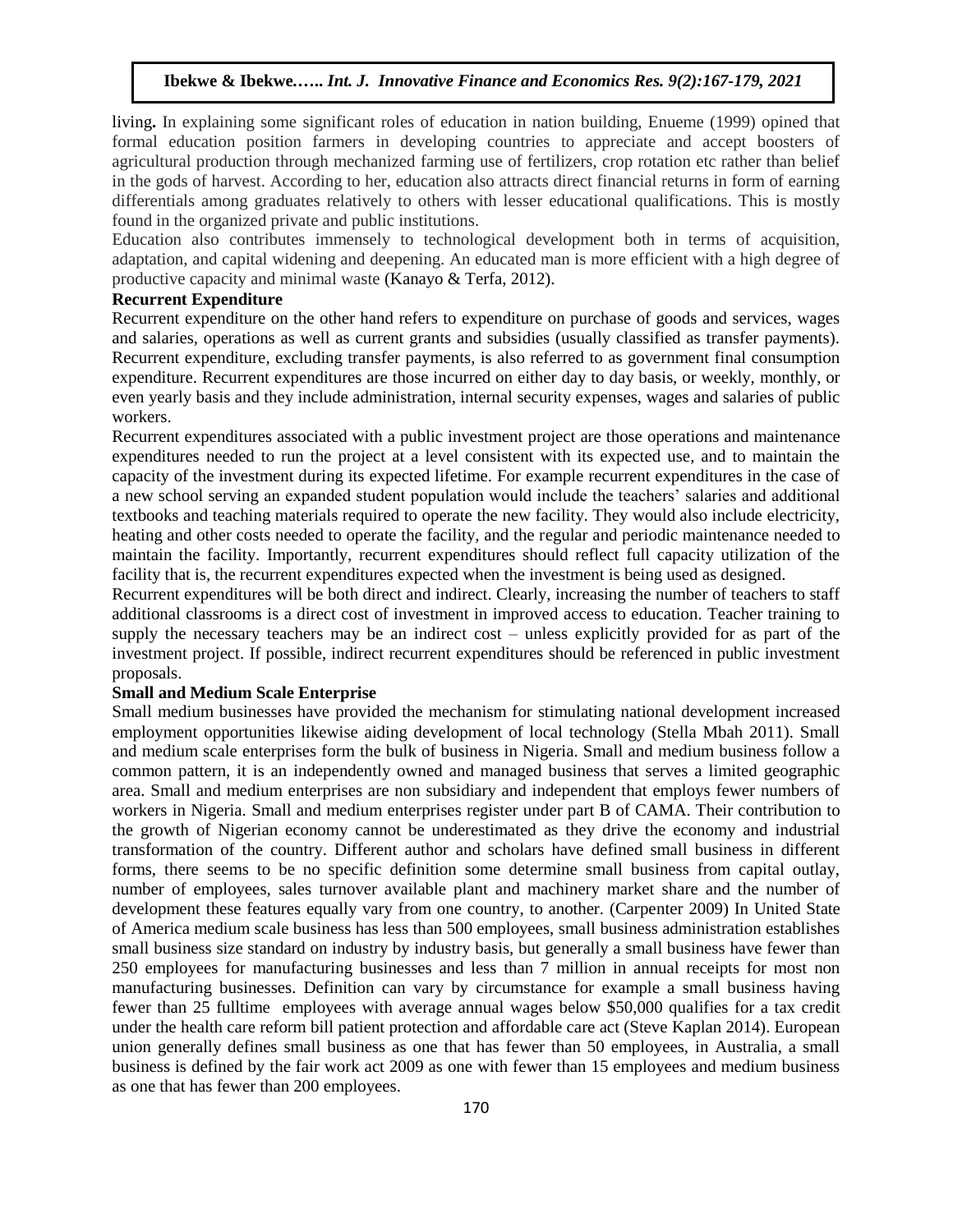Small scale business, small scale industry and small scale entrepreneurship are used interchangeably to mean a small scale business, its deliberation was to refer to the operation definition in Nigeria. The definitions are below: from Universal journal of management and social sciences (2011) Vol. 1 No 1

- a. The third development plan by (Smedan 2007) defined a small scale business as a manufacturing establishment employing less than ten people or whose investment in machinery and equipment does not exceed six hundred thousand naira.
- b. The Central Bank of Nigeria in its credit guideline classified small scale business as those business with an annual income/asset of less than half a million naira (N500,000)
- c. The Federal Government Small Scale Industry Development plan in 1980 defined a small scale business in Nigeria as any manufacturing process or service industry, with a capital not exceeding N150,000 in manufacturing and equipment alone.
- d. The Small Scale Industries Association of Nigeria (1973) defined small scale business as those having investment (i.e capital, land building and equipment of up to N60,000 pre SAP value) and employing not more than fifty persons.

#### **Theoretical Framework**

This study will be anchored on Wagner's law of increasing activities**;** Wagner's law stated that an increase in government expenditure will improve the standard of living of an average citizen in the economy. As held by Wagner (1935), there are inherent tendencies for the activities of different layers of a government (such as central and state governments) to increase government expenditure on standard of living. There is a functional relationship between the standard of living in an economy and government expenditure. From the original version of this theory, it is not clear whether Wagner was referring to an increase in: Absolute level of public expenditure; the ratio of government expenditure to standard of living and proportion of public sector in the total economy.

#### **Empirical Review**

Joseph, M-epbari. Nwikiabeh and Nordum, (2020) examines the impact of public expenditure on the output and productivity of small and medium scale enterprises in Nigeria using annual time series data for the period of 1970-2015. The used ADF, PP and the KPSS test statistics, also, the Johansen's cointegration test procedure as well as the autoregressive distributed lag (ARDL) bounds testing approach were employed. Result of the study revealed that: all the variables were found to be stationary at their first differences, except government expenditure which was stationary at level. The result also shows a longrun unidirectional causality from SMEs output and productivity to public expenditure. However, in other instances, there was bidirectional causality between SMEs output and productivity and public expenditure. Indeed, it was found that while causality runs from SMEs output and productivity to public expenditure in the long-run, short-run changes in SMEs output and productivity was cause by changes in public expenditure.

Balam and Tonye, (2021) empirically examined Nigerian context of loanable funds impact on performance of small and medium scale enterprises (SMEs)within a study range of 2001-2018. The study employed time series data sourced from Central Bank of Nigeria (CBN) annual statistical bulletin, 2018. The error correction mechanism (ECM) was used to analyze data set after determining their individual stationarity with the presence of long-run cointegrating relationship among variables employed in the study. The study found that, credit to the private sector and interest rate ceiling have both linear and nonlinear significant impact on the performance of small and medium scale enterprises (SMEs) in Nigeria.

Alabi, David and Aderinto (2019) evaluate the impact of government policies on business growth of small and medium enterprises that operates in six states that made up the South-west geopolitical zone of Nigeria. The study adopted descriptive ex-post facto type and involved both primary and secondary data. The researcher used stratified sampling technique for determination of exact sample population to use for the study. Structured questionnaires were used as the main tools data collection. Both the descriptive and inferential analytical techniques of the SPSS packaged were used to analyze the data obtained from the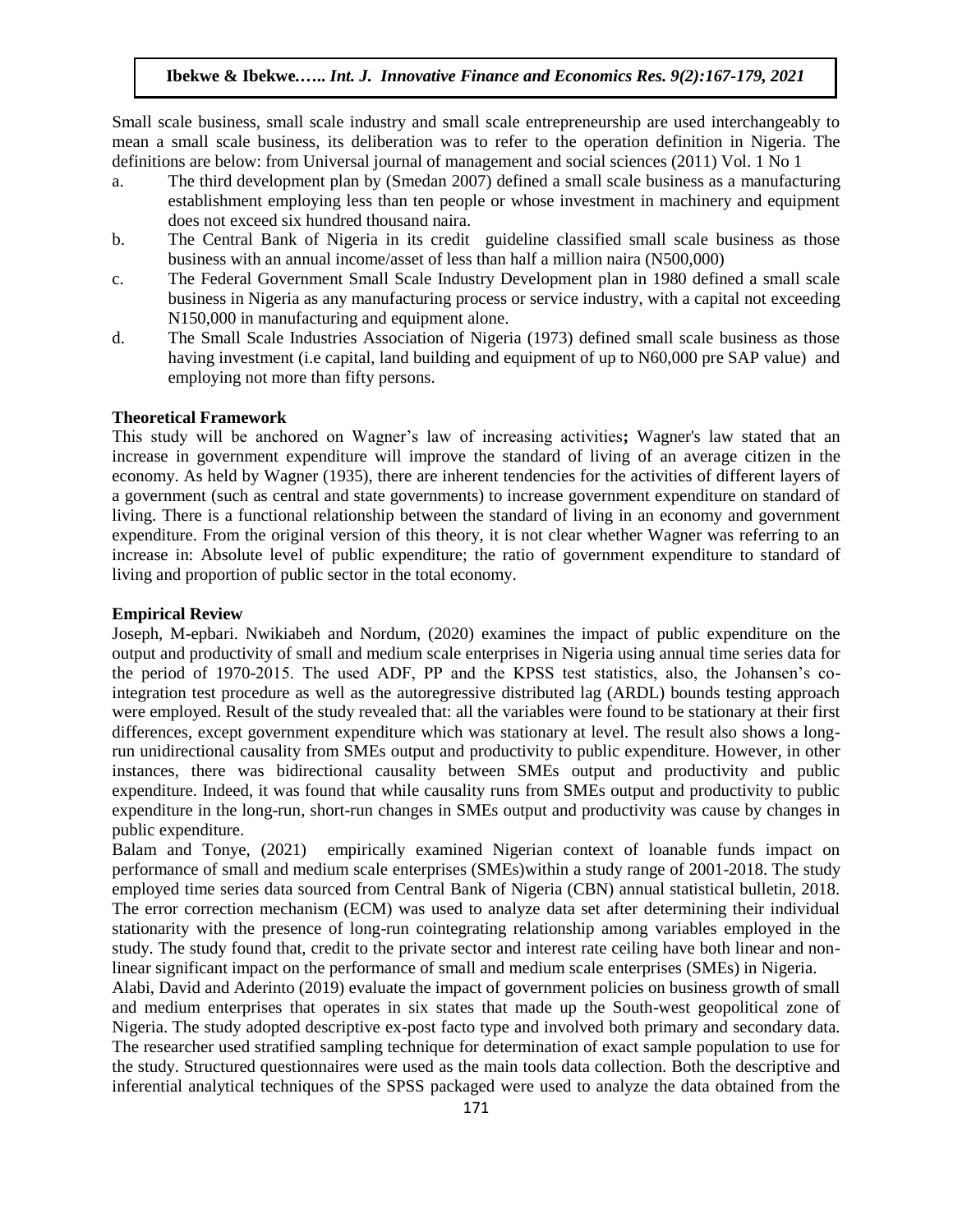respondents. The result of this research shows that there is a significant relationship between government policy and business growth of Small and Medium Enterprises (SMEs) in South Western Nigeria. These results indicate the need for the Nigeria government to formulate and implement policies that will help ensure the optimal performance and subsequent survival of small scale businesses in the country. Furthermore, the country's monetary policies and macroeconomic indicators ought to be modified, to become more suitable for SMEs operating in the country. It is also important for the various levels of government in the country to embark on the massive infrastructural development

Agbonkhese, and Asekome, (2014) examined the impact of government expenditure on standards of living in Nigerian, and ascertain whether there is a relationship between standards of living and government expenditure in Nigeria. Using the Ordinary Least Square (OLS) method. The result of the study indicates that positive relationship exists between the dependent and independent variables.

Muas (2015) investigated the impact of federal government expenditure on standards of living in Nigerian. The main objective of the study was to ascertain whether there is a relationship between federal government expenditure and standards of living in Nigerian. The study adopted the Ordinary Least Square estimation technique to estimate the model specified using time series data for the period 1981- 2013. Standards of living in Nigerian were used as the dependent variable while federal government capital and recurrent expenditures were used as the independent variables. The result from the regression analysis shows that federal government capital and recurrent expenditures have a positive effect on standards of living in Nigerian.

Ucchenna, (2014) studied the effect of government expenditure on standards of living in Nigerian between the periods of 1961 to 2013 and concluded that there is significant relationship between federal government expenditure and standards of living in Nigerian. Their study recommended that government should continuously increase expenditures that accelerate standards of living in Nigerian

Oni, Aninkan and Akinsanya (2014) investigates the joint effects of capital and recurrent expenditures of government on the economic growth of Nigeria using the ordinary least square method for estimating multiple regression models covering 1980-2011 time periods

The regression results showed that both capital and recurrent expenditures impacted positively on economic growth during the period of study.

Al-Shatti (2014) examined the impact of public expenditure on development in Jordan between 1993 and 2013. The tool of analysis was ordinary least square multiple regression model. The study examined the contribution of each one of the capital and recurrent expenditure on education, health, economic affairs and housing and community utilities in the total expenditure; and then identifies the impact each one of them has on economic development in Jordan. Results indicated that there is a statistically significant impact of recurrent expenditure on health, economic affairs and housing and community utilities and capital expenditure on health and economic affairs on economic development. There is no statistical significant impact of recurrent expenditure on education and of the capital expenditure on education, housing and community facilities on economic development in Jordan. The joint effect of these components of (capital and current) public expenditure on economic development is statistically significant as indicated by the computed F-statistics and its probability.

Abula and Ben (2016) investigated the impact of government agricultural expenditure on agricultural output in Nigeria for the period 1981 to 2014 with time series data obtained from the Statistical Bulletin and Annual Reports of the Central Bank of Nigeria, 2014.

The Augmented Dickey-Fuller test, Johansen Cointegration test, Error Correction Method (ECM) and Granger Causality test were employed as analytical tools in the course of the study. The results of the parsimonious ECM model showed that public agricultural expenditure has a significant negative impact on agricultural output while commercial bank loans to the agricultural sector and interest rate have insignificant positive impacts on agricultural output in Nigeria.

Kareem , et al (2015) examined the nexus between federal government's expenditure on agricultural sector, agricultural output and standards of living in Nigeria. The objectives are: to describe the trend of expenditure on agricultural sector over the years, determine the relationship between government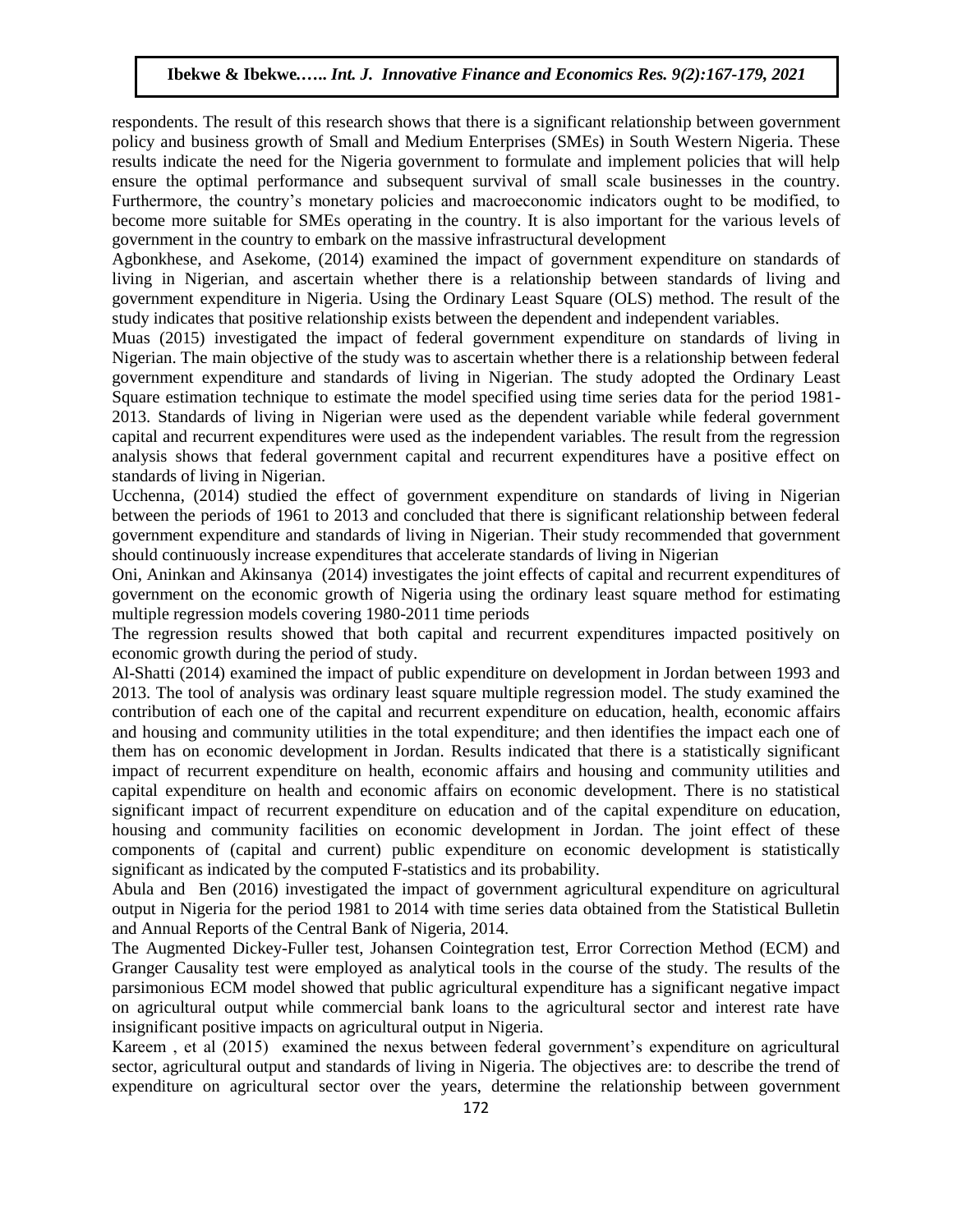expenditure and standards of living in Nigeria, determine the relationship between government expenditure and agricultural output. Secondary source of data was obtained from the Central Bank of Nigeria (CBN) statistical bulletin, 2014 edition to analyze the stated objectives. The time series data covered 35 years, ranging from 1979-2013. The results revealed that there is a fluctuating trend in government expenditure in agriculture over the years under review. The regression results show about 16% of total variation in the dependent variable has been explained by the explanatory variable while about 21% of total variation in the dependent variable (Agricultural output) has been explained by the explanatory variable. Results also revealed a negative relationship between the public sector spending on agriculture agricultural output and standards of living in Nigeria.

# **METHODOLOGY**

### **Research Design**

The study adopted an *ex-post facto* research design because were secondary sources from Central Bank of Nigeria (CBN), Statistical Bulletin and Statement of Accounts for the period under study

#### **Model Specification**

The study modified the work of Garry and James (2015), who examined the effect of government expenditure on small and medium scale enterprises in Nigeria

### **The model is stated thus:**

 $SME = f(CER, CEA, and REE)$ 

Where,

SME= Small and Medium Scale Enterprises in Nigeria

CER= Capital Expenditure on Road

CEA = Capital Expenditure on Agriculture

CEA = Capital Expenditure on Education

U2 (error term).

**The model was adopted and modified as follows.** 

 $SME = f (CER, CEA, CEE and RCE)$ 

**The model is put in econometric equation as**

 $SME = \beta_0 + \beta_1 CER + \beta_2 CEA + \beta_3 CEE + \beta_4 RCE + \mu$  ---------------------

Where:

SME= Small and Medium Scale Enterprises in Nigeria

CER = Capital Expenditure on Roads

CEA = Capital Expenditure on Agriculture

CEE=Capital Expenditure on Education

RCE = Recurrent Expenditure

# **Where:**

 $β_0$  and μ are the constant and error term respectively while  $β_1$ ,  $β_2$ ,  $β_3$  and  $+β_4$  are the coefficient of capital expenditure road, capital expenditure on agriculture , capital, Capital Expenditure on Education and Recurrent Expenditure respectively.

#### **Method of Analyses**

The data will be analyzed with econometric techniques involving descriptive statistics, Augmented Dickey Fuller tests for unit roots, Granger Causality Test and the Ordinary Least Square (OLS).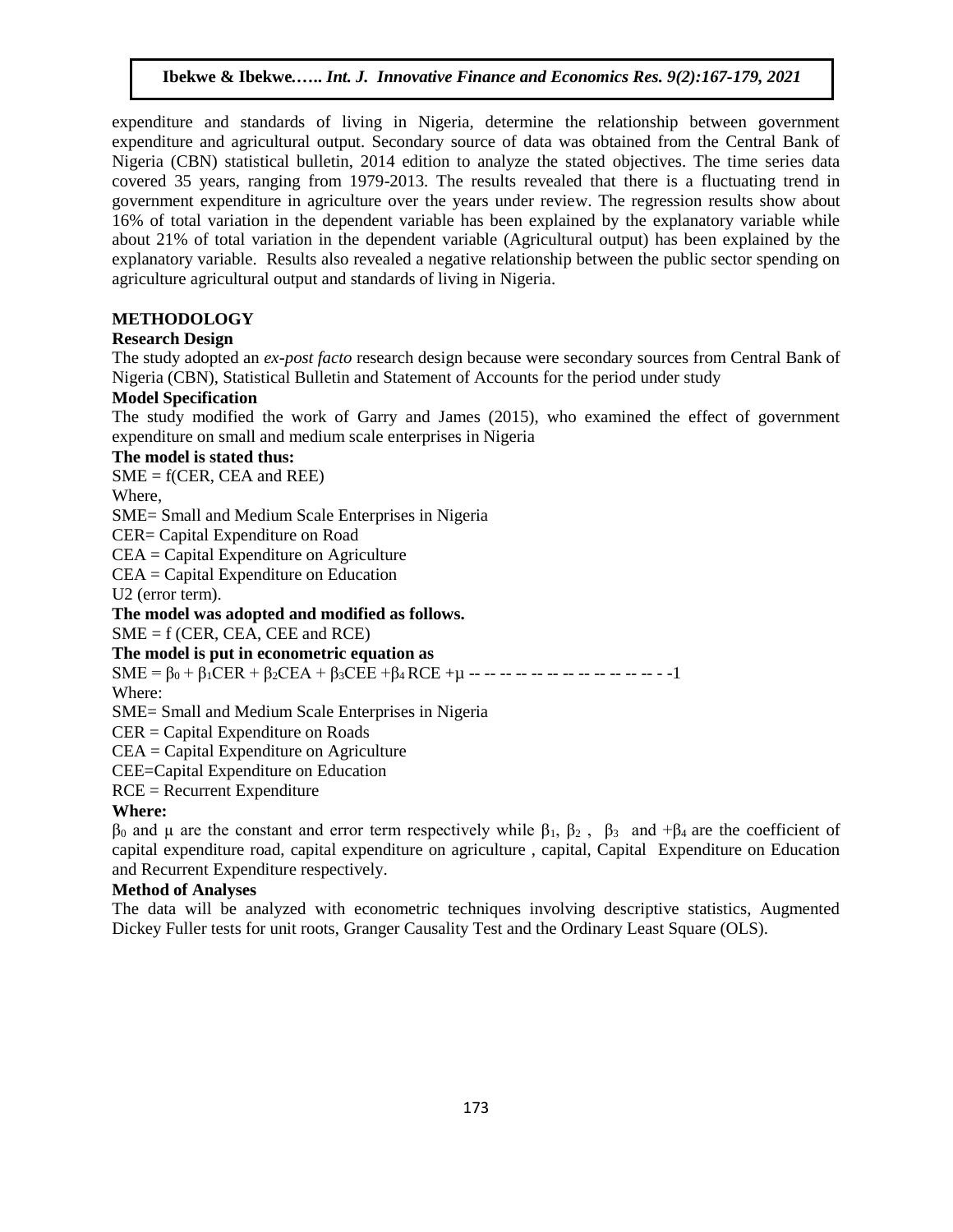#### **DATA PRESENTATION AND ANALYSIS Descriptive Statistics**

# **Unit Root Test**

**Table 1: Summary of the Unit Root Result** 

| <b>Variables</b> | <b>T</b> -statistics | <b>Probability</b> | <b>Order of Integration</b> |  |  |
|------------------|----------------------|--------------------|-----------------------------|--|--|
| <b>SME</b>       | $-6.088595$          | 0.0000             | 1(0)                        |  |  |
| <b>CER</b>       | $-3.867397$          | 0.0053             | 1(0)                        |  |  |
| <b>CEA</b>       | $-4.619034$          | 0.0010             | 1(0)                        |  |  |
| <b>CEE</b>       | $-5.531824$          | 0.0031             | 1(0)                        |  |  |
| <b>RCE</b>       | $-9.281478$          | 0.0020             | 1(0)                        |  |  |

# **Source: E-view Version 9.0**

The table above shows that small and medium scale enterprises, capital expenditure on roads, capital expenditure on agriculture, recurrent expenditure, capital expenditure on education and recurrent expenditure assume stationarity at levels. This is indicated by the probability value of the test which is below 0.05 levels of significance.

#### **Causality Test**

We proceed to conduct a causality test aimed at establishing the direction of causality among the variables of interest. Here, Granger Causality test is adopted and is presented in table 2 below.

# **Table 2 Granger Causality Test**

| Null Hypothesis:                     | Obs | <b>F-Statistic</b> | Prob.  |
|--------------------------------------|-----|--------------------|--------|
| D(CER) does not Granger Cause D(SME) | 31  | 1.03432            | 0.3696 |
| D(SME) does not Granger Cause D(CER) |     | 0.16414            | 0.8495 |
| D(CEA) does not Granger Cause D(SME) | 31  | 0.63806            | 0.5364 |
| D(SME) does not Granger Cause D(CEA) |     | 0.05714            | 0.9446 |
| D(CEE) does not Granger Cause D(SME) | 31  | 0.64965            | 0.5305 |
| D(SME) does not Granger Cause D(CEE) |     | 0.20311            | 0.8175 |
| D(RCE) does not Granger Cause D(SME) | 31  | 0.81553            | 0.4534 |
| D(SME) does not Granger Cause (RCE)  |     | 0.04925            | 0.9520 |

# **Sources: E-view 9.0**

The results of the granger causality test showed that there is no directional relationship between small and medium scale enterprises and capital expenditure on roads, between small and medium scale enterprises and capital expenditure on agriculture, between small and medium scale enterprises and capital expenditure on education and between small and medium scale enterprises and recurrent expenditure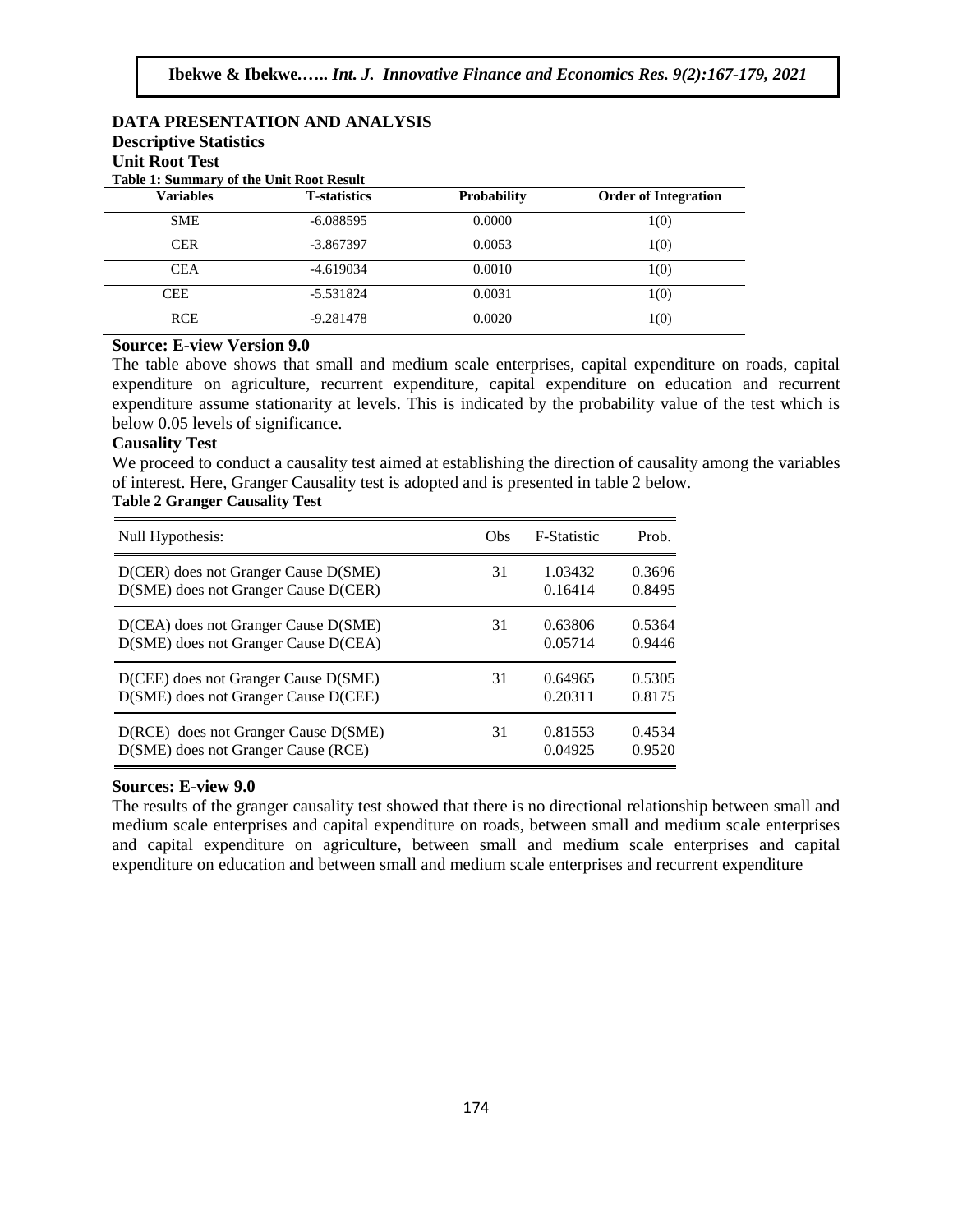#### **Table 3. The Ordinary Least Square Regressions**

In this section, we provide the benchmark test of the significance of the independent variables in explaining the effect of government expenditure on small and medium scale enterprises in Nigeria Dependent Variable: SME

Method: Least Squares Date: 06/25/21 Time: 12:07 Sample: 1988 2020 Included observations: 32

| Variable           | Coefficient | Std. Error            | t-Statistic | Prob.    |
|--------------------|-------------|-----------------------|-------------|----------|
| C                  | 3.332806.   | 1638155.              | 2.034488    | 0.0051   |
| <b>CER</b>         | 2.660510    | 9.234924              | 2.880923    | 0.0047   |
| <b>CEA</b>         | 1.832566    | 6.905754              | 2.653680    | 0.0002   |
| <b>CEE</b>         | $-0.301044$ | 9.365032              | $-1.204520$ | 0.7325   |
| <b>RCE</b>         | 1.342700    | 0.099069              | 2.339468    | 0.0013   |
| R-squared          | 0.748027    | Mean dependent var    |             | 16568137 |
| Adjusted R-squared | 0.722253    | S.D. dependent var    | 26065603    |          |
| S.E. of regression | 6263745.    | Akaike info criterion | 34.25837    |          |
| Log likelihood     | $-527.0047$ | Hannan-Quinn criter.  | 34.31868    |          |
| F-statistic        | 164.1679    | Durbin-Watson stat    | 2.173199    |          |
| Prob(F-statistic)  | 0.000340    |                       |             |          |

#### **Source: E-View 9.0**

From the above regression coefficients, we can express the model as follows:

SME = 3.332806, CER= 2.660510, CEA= 1.832566, CEE= -0.301044, RCE=1.342700+ u

From the results of the OLS, the constant parameter is positive at 3.332806. This means that if all the independent variables are held constant, small and medium scale enterprises in Nigeria as a dependent variable will grow by 3.332806

**Capital Expenditure on Road:** For capital expenditure road, the coefficient of (CER) is positive at 2.660510 with t-Statistic of 2.880923 and probability value of 0.0047 which means that capital expenditure on road has positive and significant effect on small and medium scale enterprises, a unit increase in capital expenditure road will cause small and medium scale enterprises to increase by 2.660510 units.

**Capital Expenditure on Agriculture (CEA):** The coefficient of capital expenditure on agriculture is positive at 1.832566 with t-Statistic of 2.653680 and probability value of 0.0002 which means that, capital expenditure on agriculture has positive and insignificant effect on small and medium scale enterprises. A unit increase in capital expenditure on agriculture will lead to a unit increase in small and medium scale enterprises by 1.832566

**Capital Expenditure on Education (CEE):** The coefficient of capital expenditure on education is positive at 30.01044 with t-Statistic of 2.204520 and probability value of 0.0325 indicating that capital expenditure on education has positive and significant effect on small and medium scale enterprises. A unit increase in capital expenditure on education will cause small and medium scale enterprises to decrease by 0.301044 units.

**Recurrent Expenditure (RCE):** The coefficient of recurrent expenditure is positive at 1.342700 with t-Statistic of 2.339468 and probability value of 0.0002 showing that, recurrent expenditure has positive and significant effect on small and medium scale enterprises. A unit increase in recurrent expenditure will cause small and medium scale enterprises to increase by 1.342700 units

Above all, the Adjusted R-squared is 0.722253 which means that 72% of total variation in small and medium scale enterprises can be explained by the variables, namely CER, CEA, CEE and RCE while the remaining 28% is due to other stochastic variables. The Durbin-Watson statistics at (2.173199) showing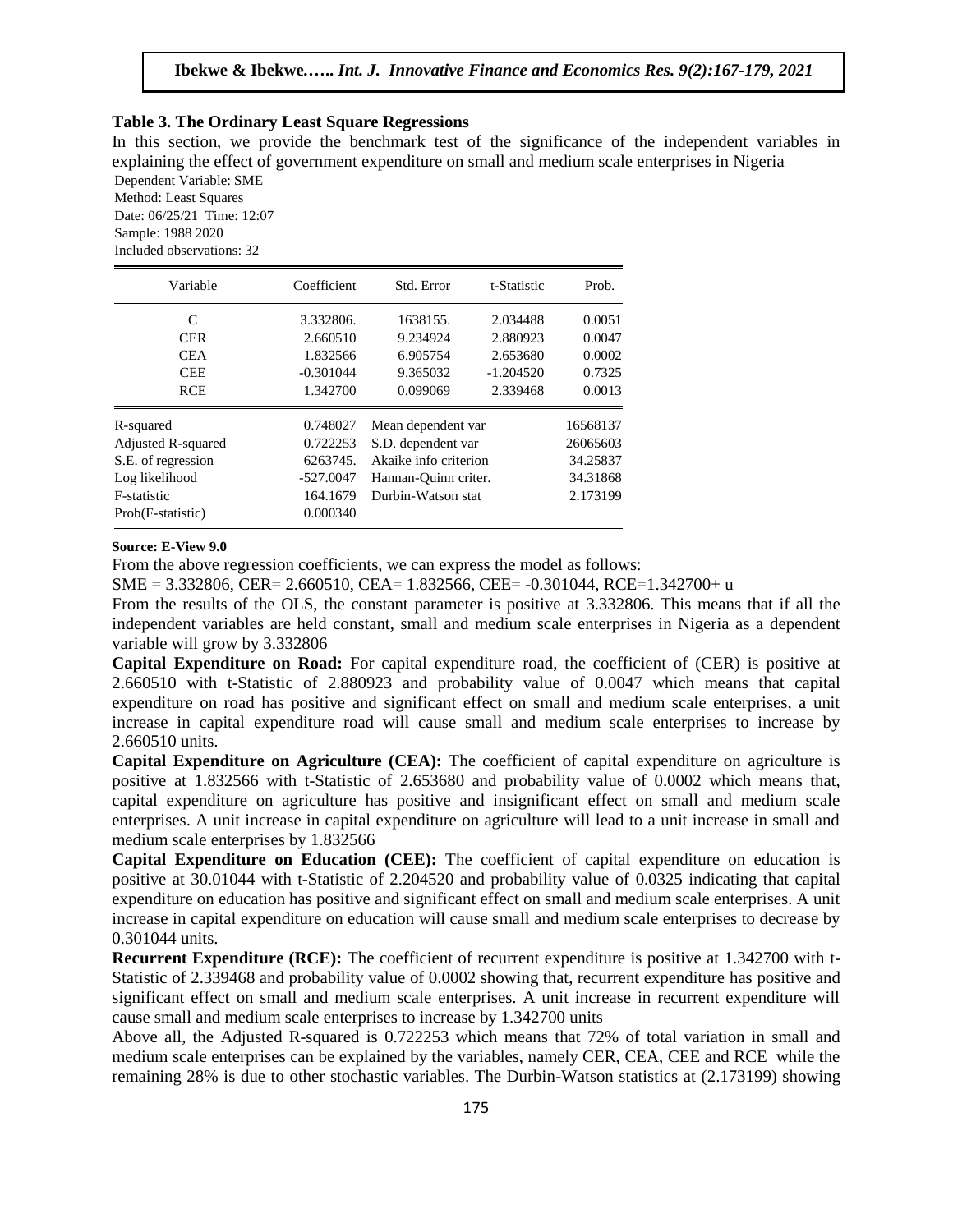that the model is free from autocorrelation. The F-statistic is 0.000340 which means that all the explanatory variables in the study have significant effect on gross domestic product within the period under study

#### **CONCLUSION**

The result of the study indicates that capital expenditure on roads, capital expenditure on agriculture, capital expenditure on education, recurrent expenditure have positive and significant effect on gross domestic product while government borrowing has negative and insignificant effect on small and medium scale enterprises in Nigeria. The study thus concludes that government expenditure have positive effect on medium scale enterprises in Nigeria in Nigeria and has helped to improve economic growth and development in Nigeria within the period covered by the study

## **RECOMMENDATIONS**

The study made the following recommendations

- 1. Government should use an expansionary fiscal policy to encourage increase in investment in Nigeria.
- 2. Government spending should be channeled to capital projects and social overhead capital that will encourage investment, such as constant electricity supply and good road networks.
- 3. Government should rely more on taxation that have greater effects on investment than borrowing. Borrowing should be contemplated only if it is designed to deepen the economy and the amount of debt to borrow should be sustainable to reduce the pressure exerted by its servicing requirements so as to improve gross domestic product in Nigeria.
- 4. Borrowing should be contracted solely for economic reasons and not for social or political reasons. To avoid accumulation the incidence of debt-trap and debt unsustainability

#### **REFERENCES**

- Abula M., & Ben D. M.,(2016). Impact of public agricultural expenditure on agricultural output in Nigeria (1981-2014): *Asian Journal of Agricultural Extension, Economics & Sociology (11),3,7*
- Adeyemi A. Ogundipe & Stephen O. (2012). Government spending and economic growth in Nigeria: *evidence from disaggregated analysis: Jel Classification: C32, E12, H55, O47*
- Agbonkhese, A. O. & Asekhome, M. O. (2014). Impact of public expenditure on standards of living in Nigerian: *European Scientific Journal*, (10),7,3
- Agbonkhese, A. O. & Asekome, M. O. (2014). Impact of government expenditure on standards of living in Nigerian**:** *European Scientific Journal October 2014 edition (10),7,4*
- Akwe, J. A. (2014).The relationship between public social expenditure and economic growth in Nigeria: An Empirical Analysis: *International Journal of Finance and Accounting (7),5,9*
- Alabi, F.A., David, J.O & Aderinto O.C. (2019). The impact of government policies on business growth of SMEs in South Western Nigeria: *International Journal of Management Studies and Social Science Research 4(5)1-25*
- Alim, J. & Embaye, A. (2011). Explaining the growth of government spending in South Africa. *Tulane Working Paper Series* 17 (2)2-11
- Ama. A Lawrence .C. (2012). Eseentials of Business Management 3<sup>rd</sup> Edition RhyceKerex Publishers 25 Ogumbiyi Lane Ogui Enugu Nigeria
- Amarachukwu H. & Garry U.(2013). Government revenue, government expenditure and poverty rate in Nigeria: *Global Journal of Management and Business Research: B Economics and Commerce (13), 11, 1*
- Anele O. (2014). Government expenditure and economic growth: Econometric evidence from South Eastern Europe. *Journal of Social Research, 13(1), 1-15.*
- Ayo, O. S & Ifeakachukwu, N. P (2012). A trivariate causality test among economic growth, government expenditure and inflation rate: Evidence from Nigeria. *Research Journal of Finance and Accounting 3* (1) 27-34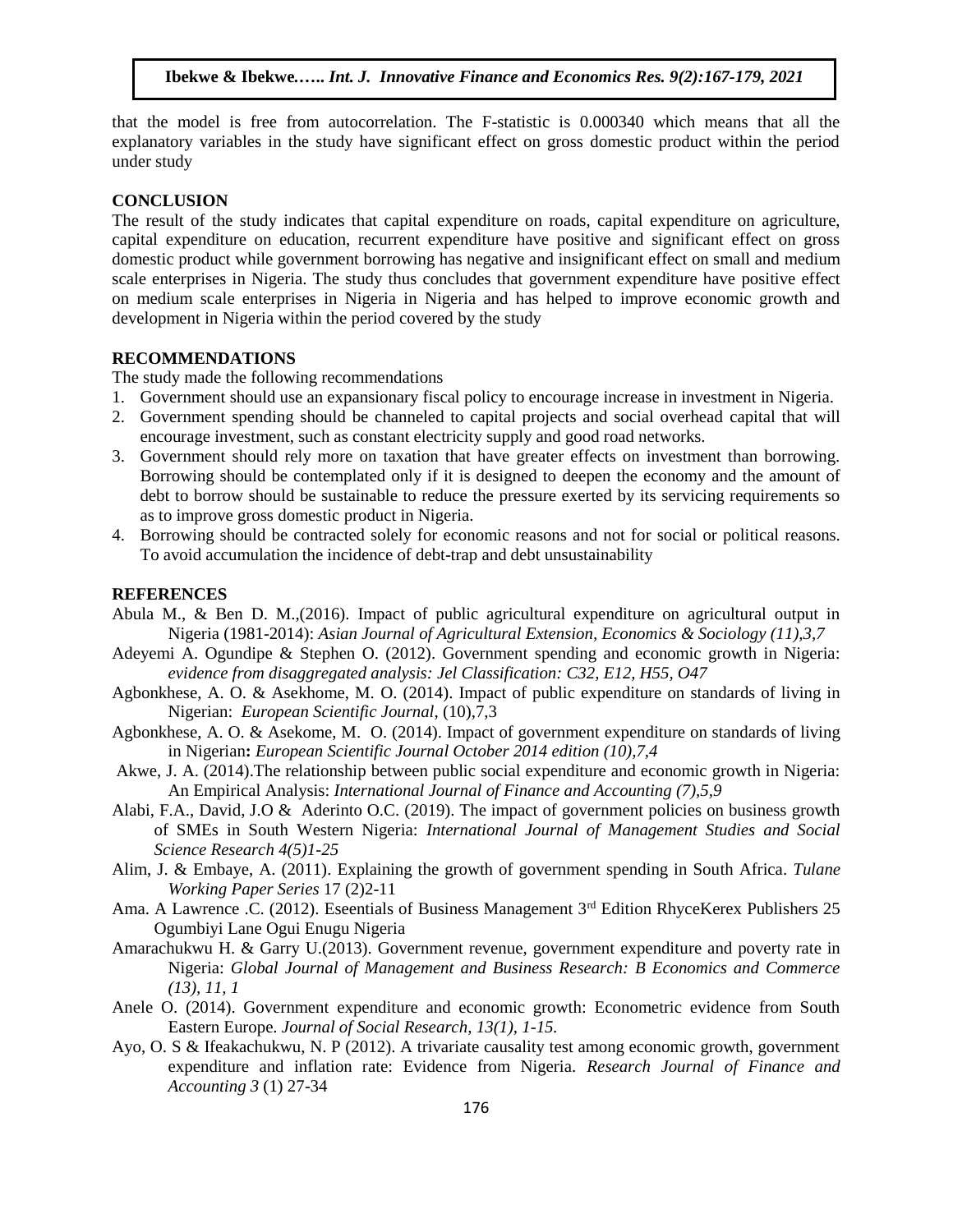- Balam, P. E. & Tonye, R. (2021). Nexus between Loanable Funds and Performance of Small and Medium Scale Enterprises in Nigeria: Empirical Evidence: *International Journal of Research and Scientific Innovation (IJRSI) 2(3)1-25*
- Betty J. & John .E. (1997). Mc Graw-Hill New York 936 Eastwind Drive wester hill
- Beyard Wheeler (1968). First semi annual report of small Business Administration Washington DC Small Business Administration
- Boond. T & Kurt, D. C (1977). Contemporary Business Hindale Illinois Dryden press
- Carpenter C. (2009)-Making small Business Finance profitable in Nigeria retrived from [WWW.rupe.org.org.](http://www.rupe.org.org/)
- Chaido, D. & Melina, D (2012). Government expenditure and national income: Causality test for twelve new members of European Union. *The Romanian Economic Journal 13* (38),27-34
- Chris O. U. & Roland, A. A(2015). The effect of public expenditure on the growth and development of Nigerian economy (1980-2012): *International Review of Management and Business Research (3),7,9*
- Cornelius, O., Nkamare, E. & Ogar A (2016). The impact of tax revenue on economic growth: evidence from Nigeria: *IOSR Journal of Economics and Finance (IOSR-JEF).(7),3,1*
- Damian C. N. & Harrison, O. O. (2014). Government revenue and expenditure in Nigeria: A disaggregated analysis: *Asian Economic and Financial Review (7), 8,9*
- Dandan, M. M. (2011). Government expenditures and economic growth in Jordan. A paper presented to the International conference on economic and finance research IPEDR 4 (1)
- Desmond, N. I., Titus, O. A. Timothy V.I & Oduche, D.O (2012). Effects of public expenditure on economic growth in Nigeria: A disaggregated time series analysis. *International Journal of Managerial Sciences and Business Research (1),7,3*
- Durand, A. (2005). The component of Small Business Success Craibbean Business
- Ebere, C, O., &, Kemisola C., (2012). Government expenditure on agriculture and economic growth in nigeria: international journal of science and research ((5),7-18
- Edogbanya, A & Ja'afaru S. (2013). Revenue generation: it's impact on government developmental effort: *Journal of Economics and Sustainable Development, 4(2), 71-78.*
- Egbetunde, T. & Fasanya, I. O. (2013). Public expenditure and economic growth in Nigeria: evidence from auto- regressive distributed lag specification. *Zagreb International Review of Economics & Business*. (6),5,3
- Emerenini, F. M. & Okezie, A. I. (2014). Nigeria's total expenditure: Its relationship with standards of living in Nigerian (1980-2012): *Mediterranean Journal of Social Sciences.* 5(17), 67-74.
- Emranul H. & Denise R. (2003). Public expenditure and economic growth: Further evidence from Nigeria: *Journal of Economics and International Finance: (4,)7,-39*
- Ethelmary Dim (2019) Elements of management Emegawaves press 58A Old Market Road Onitsha Nigeria.
- Ewubare, D. B & Eyitope, J. A., (2015). The effects of public expenditure on agricultural production output in Nigeria: *Journal of Research in Humanities and Social Science (3),4,6*
- Fan, S. & Saukar, A. (2012). Public expenditure in developing countries: Trends, determination and Impact. Retrieved June 24, 2013 from www.worldbank.org/extresp
- Friday E., Fidelis O.,, Udeme U., & Olumide A., (2016). Impact of government expenditure on economic growth in Nigeria: A disaggregated analysis: *Asian Journal of Economics and Empirical Research* ISSN(E) : (3),5,7
- Gabriel C. N., & Johnson I. O., (2013). Capital expenditure at disaggregated level and economic growth in Nigeria: An empirical analysis: *International Journal of Science and Research (IJSR) ISSN (Online): 2319-7064 Index Copernicus (6),4,1*
- Garry, U., & James, O (2015). Effect of government expenditure on economic development in Nigeria: *Journal of Research in Humanities and Social Science (5),9,6*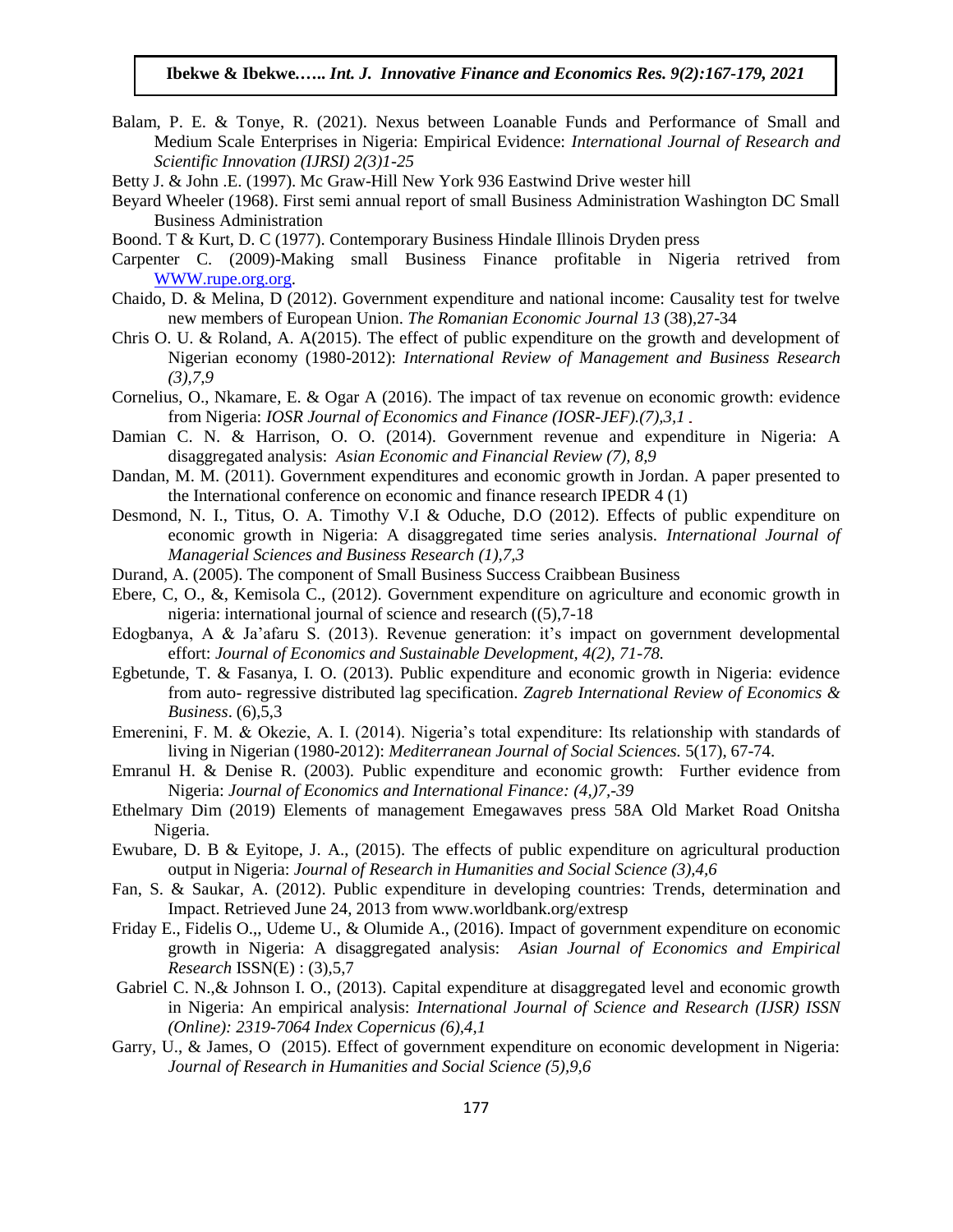- Joseph, E., M-epbari. O..N., Nwikiabeh, M.B & Nordum, P (2019). Impact of government spending on small and medium scale businesses in Nigeria: *Equatorial Journal of Marketing and Insurance Policy: 1,(2) 6-43*
- Kanayo O.& Terfa A. (2012).Testing the relationship between government revenue and expenditure: Evidence from Nigeria: *International Journal of Economics and Finance; (4), 11;*
- Kareem , B., Ademoyewa G, O., & Arije A. R.1(2015) . Nexus between federal government spending on agriculture, agricultural output response and economic growth of Nigeria (1979-013): *American Journal of Business, Economics and Management* (3),6,5
- Loto, M. A (2011). Impact of government sectoral expenditure on economic growth. *Journal of Economics and International Finance 3* (11), 646-652.
- MakuaChukwu G. & Ogbodo j. (2015). Fiscal federalism in Nigeria: Implication for growth: *British Journal of Economics, Management & Trade (5),7,3*
- Matthew A. A. (2014). The impact of tax revenue on Nigerian economy (Case of federal board of inland revenue)*: Journal of Policy and Development Studies (9),1*
- Mekwunye, U. (2018). Article written on Nigeria small & medium scale enterprises: An Overview of Initial Setup on 22 Nov 2018
- Muas, G.(2015). The impact of federal government expenditure on standards of living in Nigeria (1981- 2014): *Greener Journal of Social Sciences (1),4,7*
- Mutiu O. & Olusijibom A. (2013). Public expenditure and economic growth nexus: Further evidence from Nigeria: *Journal of Economics and International FinanceVol. (5),4,3*
- Nwaeze N., Ray, O & Nwaeze, O. (2014). Impact of government expenditure on nigeria's economic growth: *The macro theme Review: A multidisciplinary Journal of global macro trends (6),4,8*
- Nworji, D, Okwu, O. & Obiwen C (2012). Effects of public expenditure on economic growth in Nigeria. *International Journal of Management Sciences and Business Research, 1(7).*
- Obiamaka E. & Ebele N.(2016). Analysis of government disaggregated expenditures and growth of Nigerian economy*: Journal of Internet Banking and Commerce (6)9,*
- Ogbuagu M. I., & Ekpenyong U. I.(2015). Estimating the impact of the components of public expenditure on economic growth in Nigeria (A Bound Testing Approach): *International Journal of Economics, Commerce and Management* (3),5,9
- Ojide G. & Joseph C. (2015). Fiscal federalism in Nigeria: implication for growth: *British Journal of Economics, Management & Trade*
- Okoro, A. S. (2013). Government Spending and standards of living in Nigerian in Nigeria (1980-2011). *Global Journal of Management and Business Economics and Commerce*. 13(5), 21-29.
- Olatunji E. & Adegbite A. (2014).the effects of petroleum profit tax, interest rate and money supply on Nigerian economy: *Global Journal of Commerce & Management Perspective .(3),3,8*
- Olopide, B. C. & Olapide, D. O (2010). The impact of government expenditure on economic growth and development in developing countries: Nigeria as a case study. *The Romanian Economic Journal 13* (38), 58-64
- Onakoya, A. B, & Somoye, R. O., (2013). Impact of public capital expenditure on standards of living in Nigerian: *Global Journal of Economics and Finance*. (2),1,4
- Oni L. B., Aninkan O. O., & Akinsanya T. A., (2014). Joint effects of capital and recurrent expenditures in Nigeria's economic growth: *European Journal of Globalization and Development Research, (9),7,5*
- Onwuchekwa, F. (2013). Introduction to business enterprise Stan print publishers Ltd Nigeria.
- Oziengbe S. (2013). The relative impacts of federal capital and recurrent expenditures on nigeria's economy: *American Journal of Economics 3(5): 210-221*
- Ramey, V. A (2012). Government spending and private activity. Retrieved May 27, 2014 from www.nbr.org/paper/w117767
- Rehman, J. U, Iqbal, A & Siddiqi, M. W. (2010). Cointergration causality analysis between public expenditures and economic growth in Pakistan. *European Journal of Social Science 13* (4) 47-53